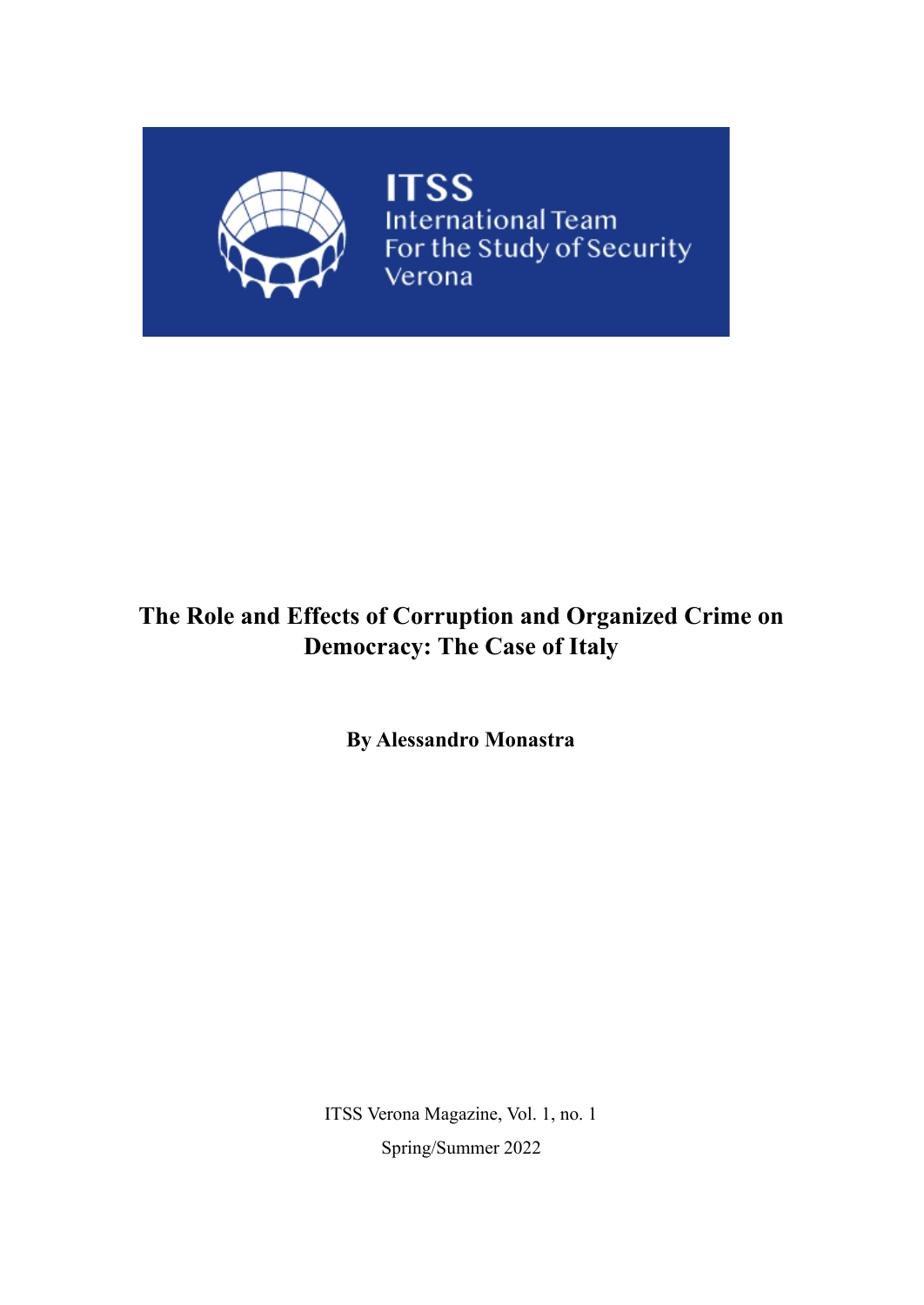# **The Role and Effects of Corruption and Organized Crime on Democracy: The Case of Italy**

Alessandro Monastra

**To cite this article**: Alessandro Monastra, *The Role and Effects of Corruption and Organized Crime on Democracy: The Case of Italy*, ITSS Verona Magazine, Vol. 1, no. 1, Spring/Summer 2022.

**Keywords**: Corruption, Democracy, Mafia, Organized Crime, Italy

**ITSS Verona website**: <https://www.itssverona.it/itss-magazine>

**LinkedIn:** <https://www.linkedin.com/company/itss-verona/>

**Instagram:** [https://instagram.com/itss\\_verona?igshid=YmMyMTA2M2Y=](https://instagram.com/itss_verona?igshid=YmMyMTA2M2Y=)

**Twitter:** <https://twitter.com/itssverona>

**Published online**: June 18th, 2022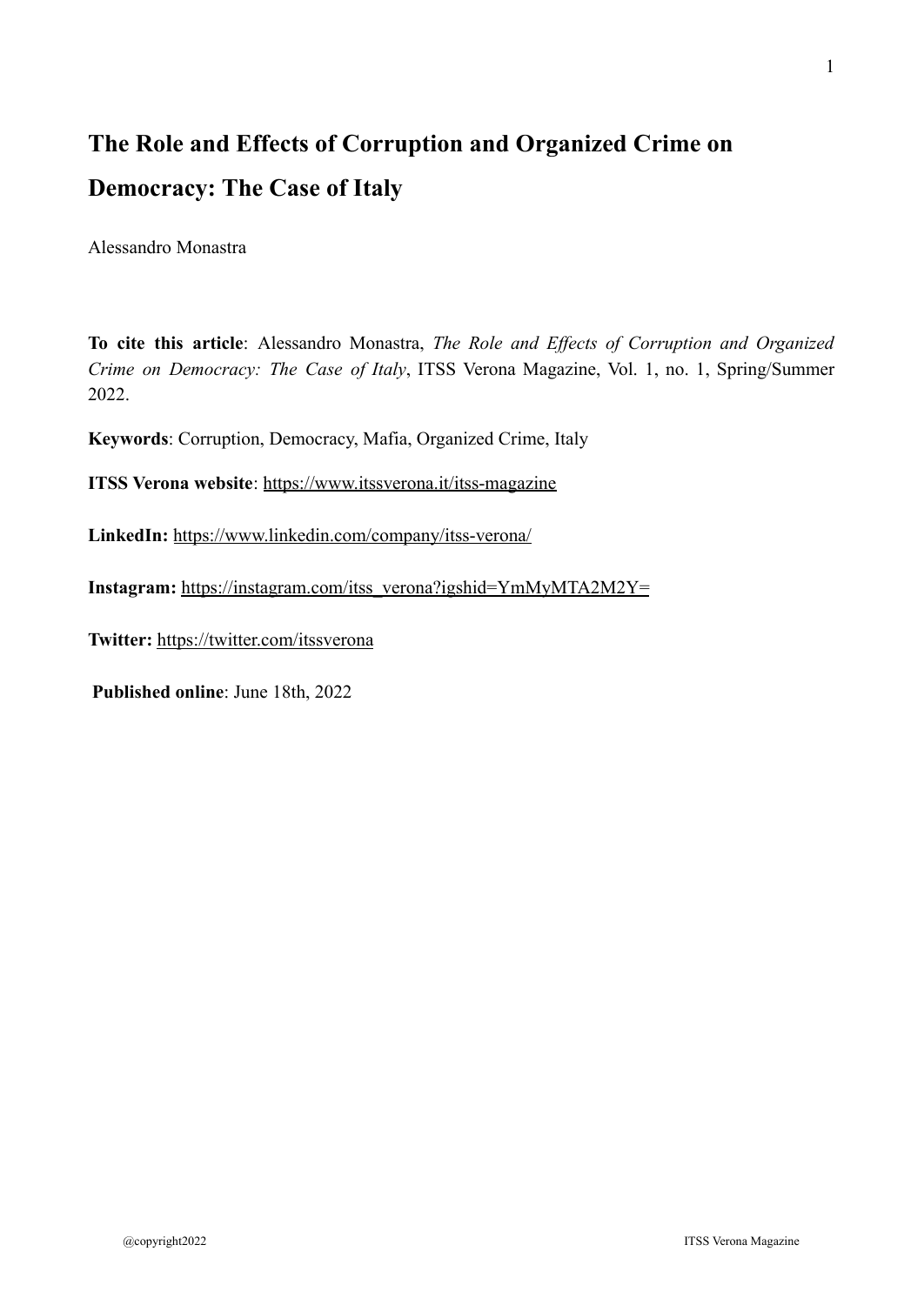**Abstract:** Organized crime is a widespread national and transnational phenomenon, which, together with corruption in the public sector, can compromise the objectives of a political system against the public good. In particular, sophisticated mafia organizations have the power to corrupt the social, political and economic life of a state and society through a form of illegal quasi-governance. Democracies are particularly vulnerable to such phenomena, due to the centrality of political and economic competition in their functioning, and because mafia organizations and corruption are characterized by clientelist and informal networks that aim to advance the private interests of a restricted range of actors. When political and economic elites use corruption to maintain the status quo and limit the unpredictability of a democratic regime, mafia organizations emerge as the credible guarantors of socio-political agreements, due to their power and use of violence. In this regard, Italy is a representative case of democracy damaged by the said dynamics, which have been fueled by extensive and deeply rooted corruption and mafia, and ultimately facilitated by a collusive political establishment.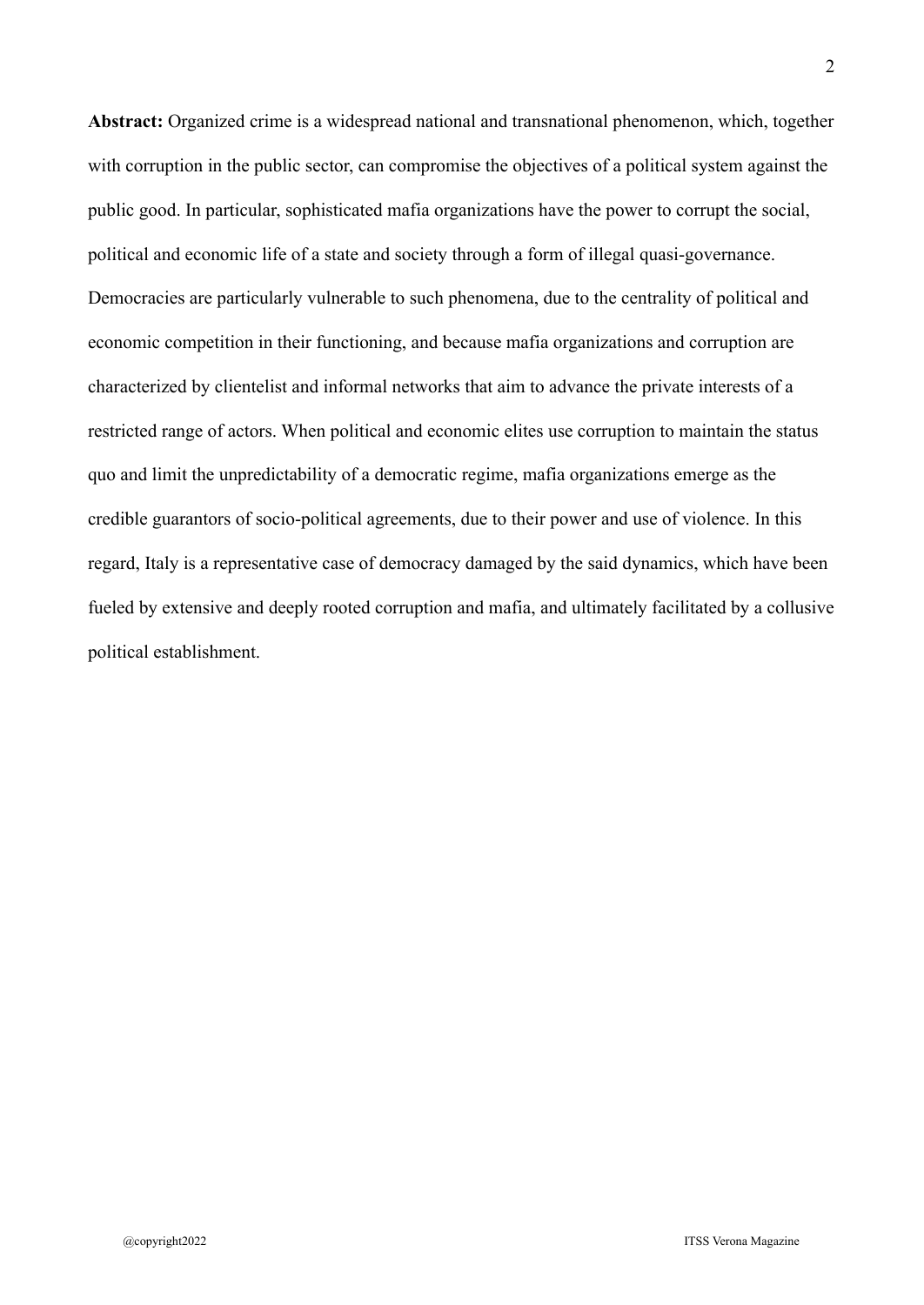In this essay, I will first define organized crime, and then present the inherent relationship between organized crime, particularly mafia type organizations with a quasi-governmental role, and the corruption in the public sector. Next, I will examine the multifaceted effects of organized crime and corruption on a democratic state. Both phenomena intrinsically weaken democracy by corroding democratic institutions, the rule of law and civil society from the inside as well as hindering economic growth. They also foster the consolidation of opaque networks between political and economic elites, aimed at defending the status quo against the unpredictability of a democratic environment which is caused by political and market competition. As a case study, I take into consideration Italy after the "clean hands" investigations (1992-1994), as it is an advanced democracy which has experienced the consolidation of deeply rooted mafia organizations as well as corruption in the public sector. To this end, I will apply, amongst others, the quantitative framework of corruption and organized crime proposed by Buscaglia and van Dijk and the qualitative framework of Johnston.

#### **What are organized crime and mafia organizations?**

Organized crime is a national and transnational phenomenon that is difficult to define in its "organized" dimension, in light of the fact that members engage in a broad range of illicit activities. It should be noted that the discrepancy between legal definitions of the concept across countries affects public policy responses to the phenomenon.<sup>1</sup> Moreover, the lack of a common definition hinders the consolidation of a knowledge base by journalists and researchers. In summary, organized crime is a multi-faced human phenomenon that represents both social reality and social construct  $2$ 

<sup>2</sup> Klaus von Lampe, "The Trafficking in Untaxed Cigarettes in Germany: A Case Study of the Social Embeddedness of Illegal Markets," in Upperworld and Underworld in Cross-Border Crime, ed. Petrus C. van Duyne, Klaus von Lampe, Nikos Passas (Nijmegen, the Netherlands: Wolf Legal Publishers, 2002). [https://www.researchgate.net/publication/332739175\\_The\\_Trafficking\\_in\\_Untaxed\\_Cigarettes\\_in\\_Germany\\_A\\_Case\\_S](https://www.researchgate.net/publication/332739175_The_Trafficking_in_Untaxed_Cigarettes_in_Germany_A_Case_Study_of_the_Social_Embeddedness_of_Illegal_Markets) tudy of the Social Embeddedness of Illegal Markets.

<sup>1</sup> James O. Finckenauer, "Problems of Definition: What Is Organized Crime?," *Trends in Organized Crime* 8, no. 3 (2005): 63-83, <https://doi.org/10.1007/s12117-005-1038-4>.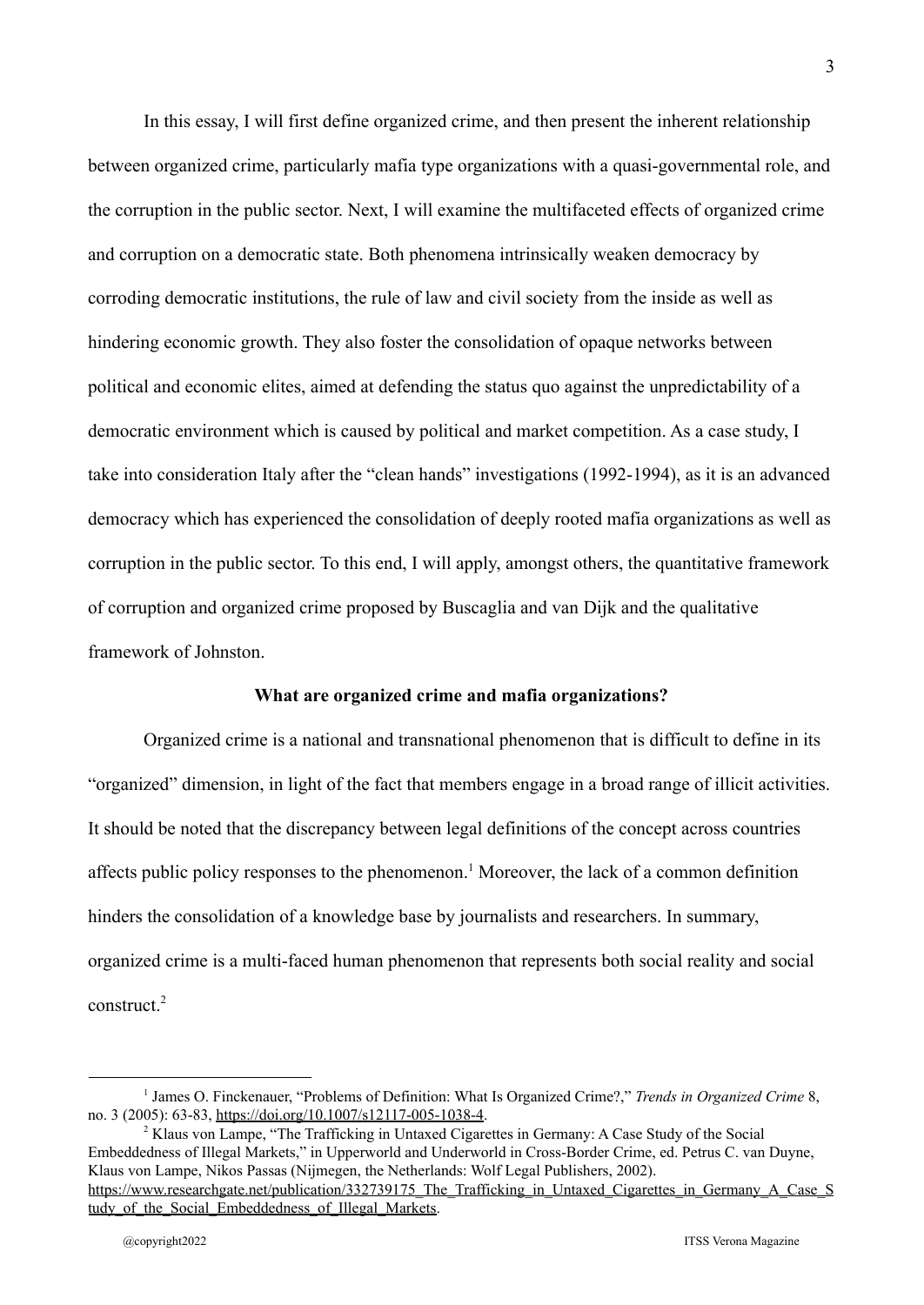I will be analyzing organized crime through the theoretical framework proposed by prof. James Finckenauer. Under this framework, organized crime is characterized by several elements, such as the lack of political ideology and a well-structured hierarchy, that in many cases have evolved into more 'loosely affiliated networks of criminals', with their own political agenda.<sup>3</sup> Other features have persisted over time, such as the "continuity of the criminal enterprise" beyond the individual members' involvement, the use and threat of violence, restricted membership, illegal enterprises, the penetration of legitimate business and ultimately, the corruption of public officials, which aims to 'neutralize or nullify government'.<sup>4</sup>

It is in this scenario that the mafia emerges as a particular type of organized crime which is distinguished by its nature as a cultural and social artifact and shrouded in myth.<sup>5</sup> Specifically, the concept of mafia exceeds the dimensions of criminal economic activities, additionally consisting of a culture of clientelism and *omertà*, and the ability to infiltrate the state and the society at large.<sup>6</sup> Mafia organizations are criminally sophisticated and exploit the limitations and the absence of the state to pursue a quasi-governmental role, through a near monopoly on the use of force and a strong reputation.<sup>7</sup> Indeed, the 'illegal governance,' typical of this type of organization–such as the Russian Mafia, the 'Ndrangheta and the Yakuza–also aims at controlling the economic and political life of a territory.<sup>8</sup> Prof. Klaus von Lampe argues that the conditions that foster these "quasi-governmental structures'' include the power vacuum left by ineffective institutions and the illegal marketing of highly in-demand goods which lack governance. As such, the Mafia plays a

<sup>&</sup>lt;sup>3</sup> Finckenauer, "Problems of Definition," 65.

<sup>4</sup> Michael Maltz, "Toward Defining Organized Crime," in The Politics and Economics of Organized Crime, ed. H.E. Alexander and G. Caiden (Lexington, MA: D.C. Heath, 1985).

<sup>5</sup> Finckenauer, "Problems of Definition," 67. <https://www.ojp.gov/ncjrs/virtual-library/abstracts/toward-defining-organized-crime-politics-and-economics-organized>

<sup>6</sup> Adolfo Beria di Argentine, "The Mafias in Italy," in Mafia Issues: Analyses and proposals for combating the mafia today, ed. Ernesto U. Savona (International Scientific and Professional Advisory Council of the United Nationals Crime and Prevention and Criminal Justice Programme (ISPAC), 1992).

<sup>7</sup> Klaus von Lampe, *Organized Crime: Analyzing Illegal Activities, Criminal Structures, and Extra-Legal Governance* (Los Angeles: SAGE, 2016): 186-213.

<sup>8</sup> Paolo Campana, "Eavesdropping on the Mob: The Functional Diversification of Mafia Activities across Territories," *European Journal of Criminology* 8, no. 3 (2011): 213-228, [https://doi.org/10.1177/1477370811403442,](https://doi.org/10.1177/1477370811403442) 214.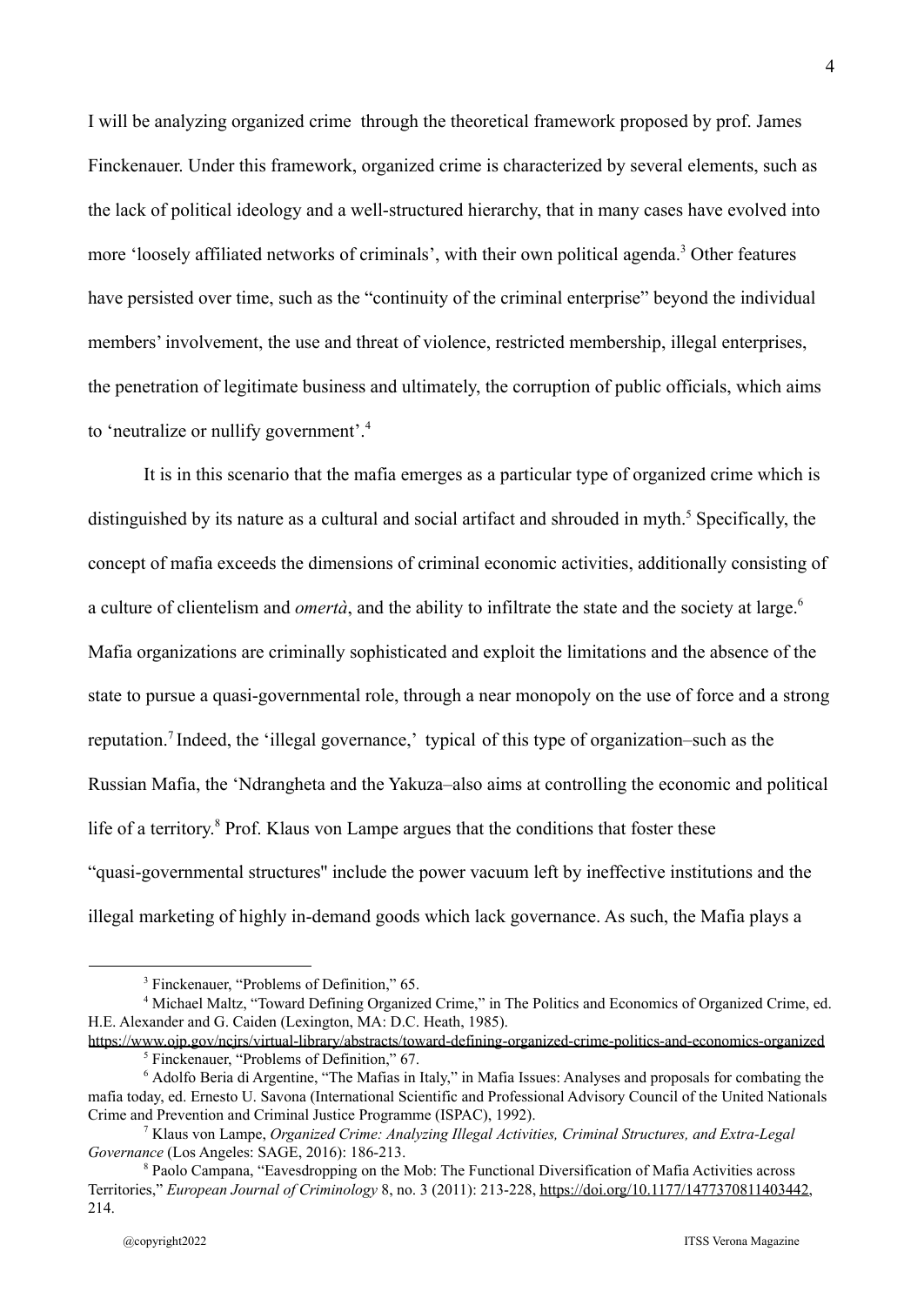very important role in the regulation of illegal markets and deals due to its ability to credibly use violence and to weave networks, and thus creates trust among involved parties. In this regard, such criminal organizations are able to exert power and establish illegal governance, making them credible non-state actors. Finally, another important resource is the intelligence capability to collect and process information, and to maintain communication channels (based on "social network ties" and "underworld grapevine systems") in order to protect the power of the organization and to settle internal and external disputes.<sup>9</sup>

#### **Relationship between corruption and organized crime**

Thus, corruption in the public sector emerges as an essential means employed by the mafia to ensure its long-term survival and stabilize the complex underworld in which the criminal organization operates. Buscaglia and van Dijk confirm in their statistical analyses the strong relationship between the presence of organized crime and the degree of corruption in the public sector in a country, highlighting the intrinsic incompatibility of the violent and cynical nature of Mafia patronage and the values of a democratic regime. The UN General Assembly, in the 1994 Naples Declaration, recognizes the highly corruptive power of organized crime to destabilize "fundamental social, economic and political institutions."<sup>10</sup> In practice, Mafia type organizations take advantage of unfavorable socioeconomic conditions, ineffective judicial systems, poor private and public governance to infiltrate and seize the political life of a country, generating a phenomenon known as "state capture." In short, this phenomenon materializes when systemic corruption in the public sector of a state is used to prioritize the private interests of a restricted number of actors. Accordingly, corrupt practices at every level (petty and grand) subvert the objectives of a political system against the public good. In this way, the Mafia infiltrates public institutions to invalidate

<sup>9</sup> Lampe, *Organized crime*, 211.

<sup>&</sup>lt;sup>10</sup> UN General Assembly, Naples Political Declaration and Global Action Plan against Organized Transnational Crime: resolution / adopted by the General Assembly (1994-5). <https://digitallibrary.un.org/record/172274>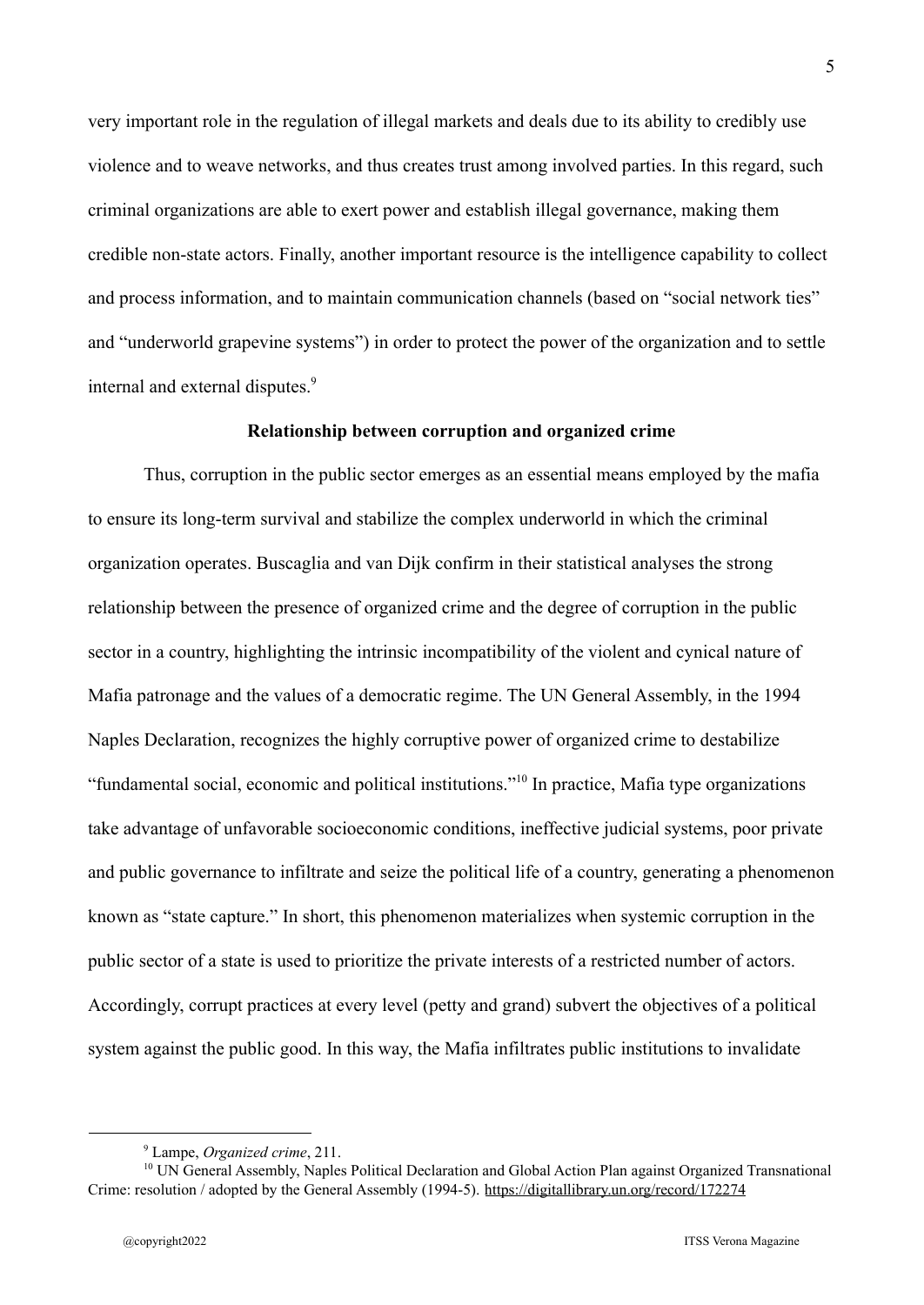democracy and weaken civil society. Moreover, the Mafia assumes a social role when the state is ineffective, in providing goods and services to a territory.<sup>11</sup> This creates a state of subjugation to the mafia by the people who inhabit their territory--what was previously a right becomes a privilege granted by criminal organizations. Since a corrupt environment pushes organized crime to further exploitation, "when organized crime acquires a dominant position, corruption within the public sector is bound to grow."<sup> $12$ </sup> Thus, these complex phenomena are complementary and must be considered in conjunction.

#### **The impact of organized crime and corruption on a democratic regime**

Democracy requires a commitment to advancing open and fair elections, a strong and active civil society, civil liberties, and the rule of law. However, "through the methodical exploitation of human and institutional weakness" corruption in the public sector and the Mafia together subvert such goals.<sup>13</sup> This creates a vicious cycle in which, on one hand, the persistence of corruption increases both the social acceptance of immorality and the citizens' distrust toward democratic institutions, and on the other, the weakening of civil society's ability to monitor and judge political elites. This allows the latter to consolidate ties with opaque figures linked to organized crime, and ultimately increases corruption.

Furthermore, organized crime also affects a country's economic development and sustained growth by disincentivizing foreign investments, dispersing resources dedicated to public projects, and distorting the legal economy with the money laundered from criminal proceeds.<sup>14</sup> As a matter of fact, in the case of Calabria, Sicily and Campania in Italy, poverty and a high unemployment rate

 $11$  Edgardo Buscaglia and Jan van Dijk, "Controlling Organized Crime and Corruption in the Public Sector." Forum on Crime and Society, 2003, [https://www.unodc.org/pdf/crime/forum/forum3\\_Art1.pdf,](https://www.unodc.org/pdf/crime/forum/forum3_Art1.pdf) 7.

 $12$  See note above, 22.

<sup>13</sup> Hung-En Sung, "Democracy and Organized Crime Activities: Evidence from 59 Countries," *Security Journal* 17, no. 4 (2004): 21-34, <https://doi.org/10.1057/palgrave.sj.8340181>, 22.

<sup>&</sup>lt;sup>14</sup> Keith Blackburn, Kyriakos C. Neanidis, and Maria Paola Rana, "A Theory of Organized Crime, Corruption and Economic Growth," Economic Theory Bulletin 5, no. 2 (2017): 227–45. <https://doi.org/10.1007/s40505-017-0116-5>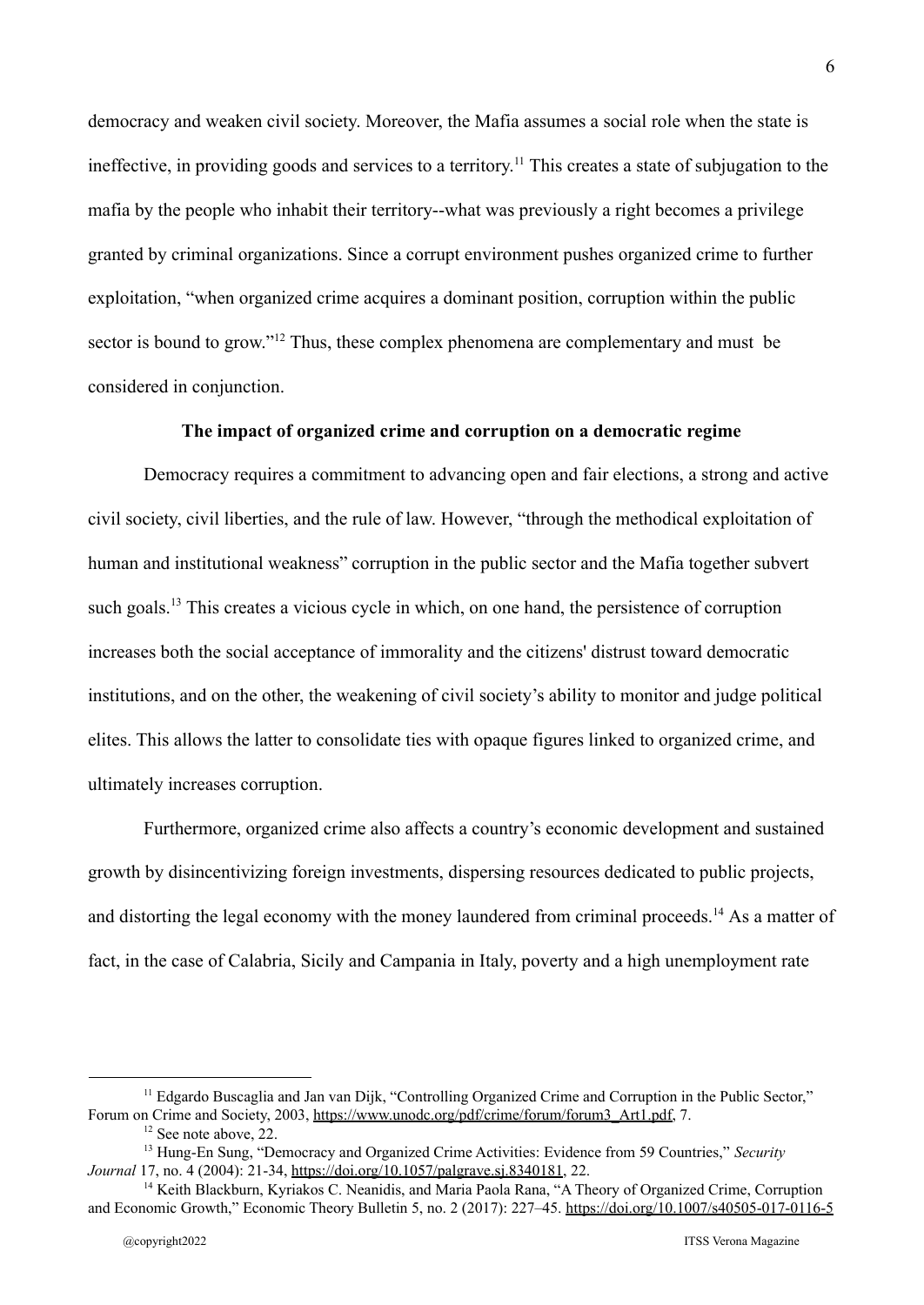(especially among young people) were exploited and further worsened by very strong and entrenched criminal organizations.

Sung , in his comparative analysis of over 59 countries, found that the level of organized crime tends to increase in countries with low levels of democracy, and diminishes in parallel with the strengthening of democratic institutions and civil society.<sup>15</sup> In this regard, a strong and impartial media emerges as crucial to exposing corrupt practices in the public and private sectors and informing citizens of the magnitude of the problem. Indeed, the news industry is key in anti-corruption and anti-mafia efforts, together with an independent judiciary; however, as the Italian case shows, the political elite's will to curb such phenomena has a value equal to or greater than these two institutions. Not by chance, mafia-type organizations infiltrate the political environment by actively supporting favorable and complicit candidates through vote-buying. Interestingly, the country's culture and traditions are also able to contrast or facilitate the presence and activities of criminal organizations.<sup>16</sup>

In the face of the negative political, social, and economic effects on the public, the existence of corrupt networks and weak institutions allow the elites of a country to maintain their status quo, by limiting the political and market competition. On this topic, Johnston has developed a qualitative framework of the types of corruption, identifying four "syndromes," which depend on the actors involved and the institutional strength of the environment in which they operate. In particular, two of apply to democracies: influence market (ex. US, Japan and Germany) and elite cartels (ex. South Korea, Italy and Chile).

#### **The Italian case**

According to Johnston , the Italian experience of state-led economic growth in the second half of the 20th century was fueled by corruption and characterized by a wide-ranging collusion

<sup>&</sup>lt;sup>15</sup> Sung, "Democracy and organized crime activities," 28.

<sup>&</sup>lt;sup>16</sup> Sung, "Democracy and organized crime activities," 29.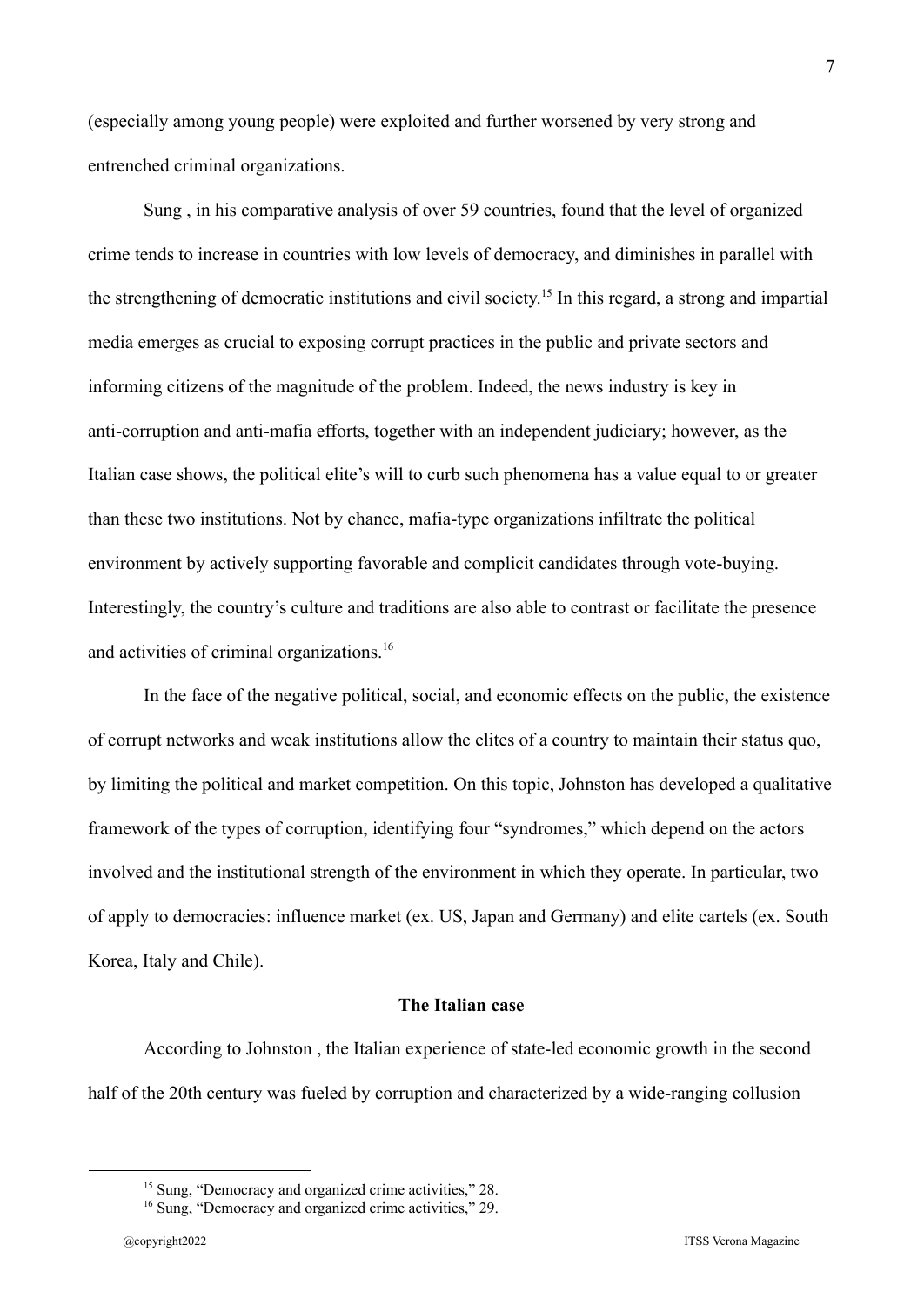between economic and political elites. During the so-called "first republic" (1946-1994) elite networks defended their status quo through collusion, and with the aim of controlling growing political and economic competition to the detriment of democracy. This extensive corruption experienced in Italy was operated by a wide variety of actors, "highly factionalized and contentious," including politicians, entrepreneurs, bureaucrats, security forces and the judiciary, in addition to Catholic prelates and criminal networks (involving white collars and organized crime).<sup>17</sup>  $^{18}$  However, the change in power equilibria created by the "clean hands" investigations in the early 90s generated a power vacuum due to the weakened role of political parties as guarantors of corrupt agreements. As such, mafia-type organizations have expanded throughout the country, from the south to the north, and have taken their place as trustworthy enforcers, thanks to their high territorial reputation, credible use of violence, their wealth, and power to control votes.<sup>19</sup> Their exertion of substantial power has further increased the importance of criminal organizations in both the corruption of the public and the interactions between elite groups. The movement and establishment of mafia organizations, especially in the northern regions of the country, has been successful and has shown the mafia's ability to weave opaque networks with local businesses and administrators based on mutual trust, corrupt incentives and exchanges.<sup>20</sup> It is important to highlight that the system of corruption, made up of "unwritten norms, expectations and values," has always necessitated facilitators to foster trust among the actors and to solve potential disputes.<sup>21</sup> According to academics such as Alberto Vannucci, Johnston, and prosecutors as Nicola Gratteri, the system of informal clientelist networks (also covered by secret societies) has continued to shape Italian

<sup>17</sup> Michael Johnston, *Syndromes of Corruption Wealth, Power, and Democracy*, (Cambridge: Cambridge University Press, 2005): 100.

<sup>18</sup> Vincenzo Ruggiero, "Who Corrupts Whom? A Criminal Eco-System Made in Italy," *Crime, Law and Social Change* 54, no. 1 (2010): 87–105, <https://doi.org/10.1007/s10611-010-9242-9>

 $19$  See note above, 101.

<sup>&</sup>lt;sup>20</sup> Joselle Dagnes et al., "Mafia Infiltration, Public Administration and Local Institutions: A Comparative Study in Northern Italy," *European Journal of Criminology* 17, no. 5 (August 2018): 540-562. <https://doi.org/10.1177/1477370818803050>

<sup>&</sup>lt;sup>21</sup> Alberto Vannucci, "The 'clean hands' (mani pulite) inquiry on corruption and its effects on the Italian Political System," Em Debate, Belo Horizonte.8, no.2 (2016),

[https://arpi.unipi.it/retrieve/handle/11568/793503/101539/Alberto-Vannucci%20-%20Em%20Debate.pdf,](https://arpi.unipi.it/retrieve/handle/11568/793503/101539/Alberto-Vannucci%20-%20Em%20Debate.pdf) 66.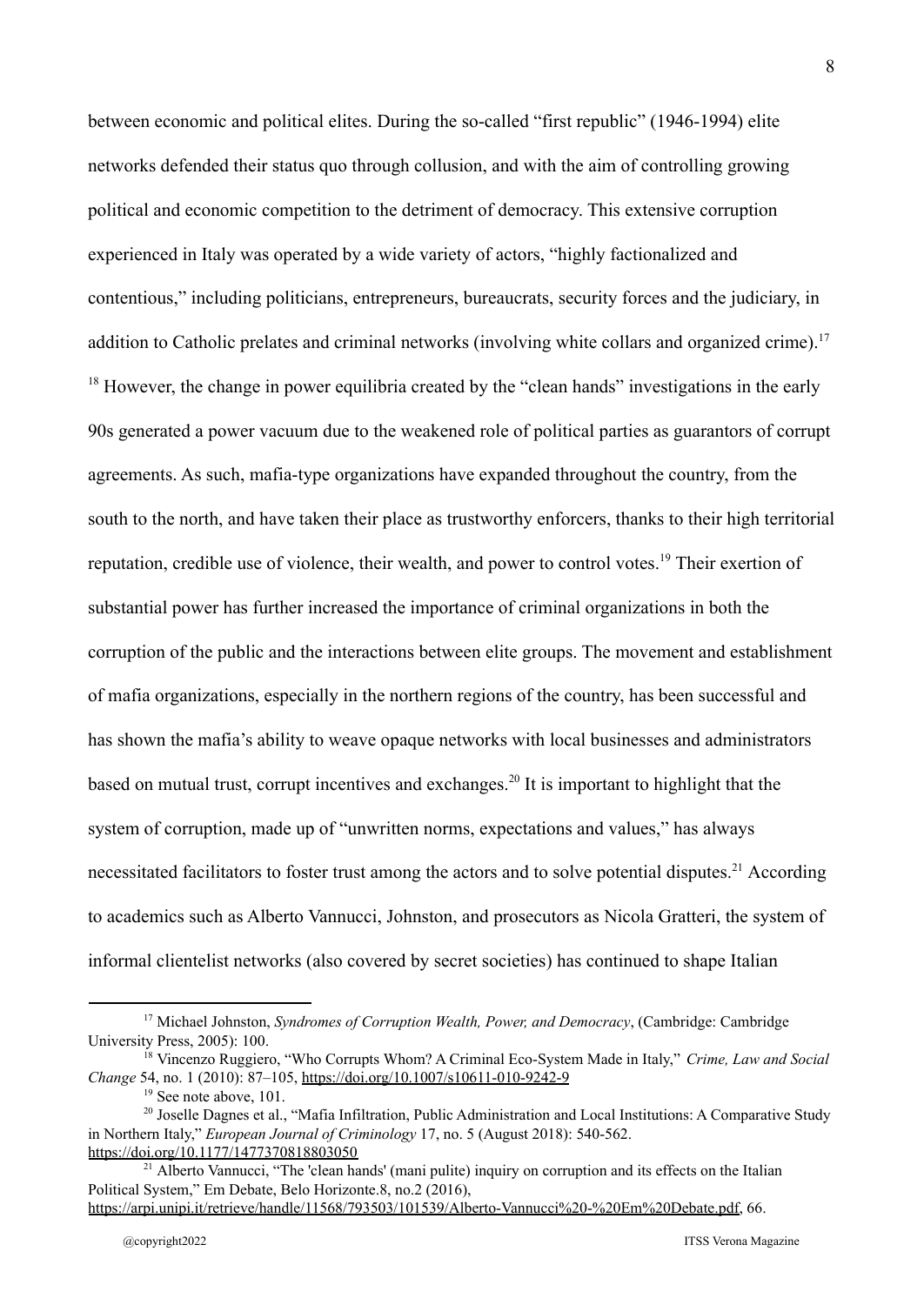political, economic and social environments despite challenges.<sup>22</sup> In fact, contemporary governments have shown little commitment to curb the scourge of the mafia and corruption. On the contrary, they have favored them, legitimizing a culture of patronage and *omertà* in the media. Further, the overloaded justice system, aggravated by damaging legislative interventions (ex. leggi vergogna, known as literally 'shame laws'), has largely failed to convict the guilty, spreading a sense of impunity and of social acceptance of immorality.<sup>23</sup> Not coincidentally, several international measures of corruption, such as the Corruption Perception Index and the Bertelsmann Sustainable Governance Index, rank Italy below its European peers and do not show positive trends, exposing the lack of a strong political will to tackle corruption and mafia organizations.

#### **Conclusion**

The vicious cycle generated and fueled by a corrupt environment and organized crime hampers democratic regimes at every level: by infiltrating institutions and distorting their goals, by flooding the legal economy with criminal earnings, and by substituting the mafia for the rule of law in the provision of goods and services. In democratic regimes, systemic corruption, and mafia organizations create long-term damage to civil society, for example, stagnant economic and human development. It is necessary to understand that political and economic elites perceive and participate in such opaque and informal networks, and exploit opportunities to increase their own power and defend the status quo. In this regard, mafia organizations emerge as important partners to corrupt officials, thanks to their power to reduce the unpredictability and competitiveness of the environment and consequently, advance the private objectives of a restricted number of elite actors over the *res publica*.

<sup>22</sup> Johnston, *Syndromes of Corruption*, 102.

 $23$  See note 21.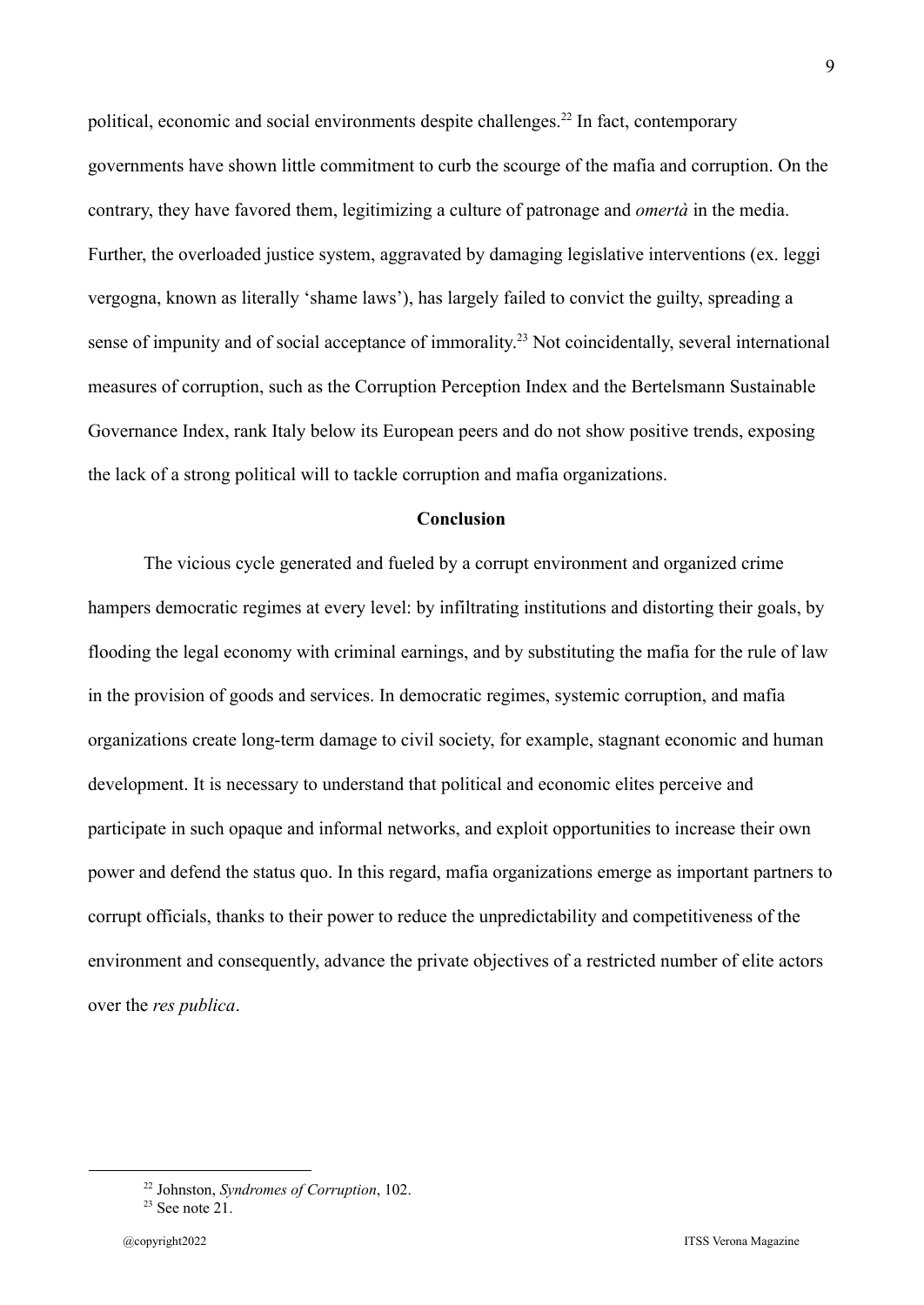### Bibliography

- Bertelsmann Foundation. SGI 2020: Italy: Quality of democracy. SGI 2020 | Italy | Quality of Democracy (2020). [https://www.sgi-network.org/2020/Italy/Quality\\_of\\_Democracy](https://www.sgi-network.org/2020/Italy/Quality_of_Democracy)
- Blackburn, Keith, Kyriakos C. Neanidis, and Maria Paola Rana. "A Theory of Organized Crime, Corruption and Economic Growth." Economic Theory Bulletin 5, no. 2 (2017): 227–45. <https://doi.org/10.1007/s40505-017-0116-5>
- Buscaglia, Edgardo, and Jan van Dijk. "Controlling Organized Crime and Corruption in the Public Sector." Forum on Crime and Society, 2003. [https://www.unodc.org/pdf/crime/forum/forum3\\_Art1.pdf.](https://www.unodc.org/pdf/crime/forum/forum3_Art1.pdf)
- Campana, Paolo. "Eavesdropping on the Mob: The Functional Diversification of Mafia Activities across Territories." *European Journal of Criminology* 8, no. 3 (2011): 213–28. [https://doi.org/10.1177/1477370811403442.](https://doi.org/10.1177/1477370811403442)
- Dagnes, Joselle, Donatiello, Davide, Moiso, Valentina, Pellegrino, Davide, Sciarrone, Rocco, and Storti, Luca. "Mafia Infiltration, Public Administration and Local Institutions: A Comparative Study in Northern Italy." European Journal of Criminology 17, no. 5 (2018): 540–62. <https://doi.org/10.1177/1477370818803050>
- di Argentine, Adolfo Beria. "The Mafias in Italy," in Mafia Issues: Analyses and proposals for combating the mafia today, edited by Ernesto U. Savona. International Scientific and Professional Advisory Council of the United Nationals Crime and Prevention and Criminal Justice Programme (ISPAC), 1992.
- Finckenauer, James O. "Problems of Definition: What Is Organized Crime?" *Trends in Organized Crime* 8, no. 3 (2005): 63–83. <https://doi.org/10.1007/s12117-005-1038-4>.
- Johnston, Michael. Syndromes of Corruption: Wealth, Power, and Democracy. Cambridge: Cambridge University Press, 2005.
- Lampe, Klaus von. "The Trafficking in Untaxed Cigarettes in Germany: A Case Study of the Social Embeddedness of Illegal Markets," in Upperworld and Underworld in Cross-Border Crime, edited by Petrus C. van Duyne, Klaus von Lampe, Nikos Passas (eds.), 141-161. Nijmegen: Wolf Legal Publishers, 2002. https://www.researchgate.net/publication/332739175 The Trafficking in Untaxed Cigarett es in Germany A Case Study of the Social Embeddedness of Illegal Markets
- Lampe, Klaus von. *Organized Crime: Analyzing Illegal Activities, Criminal Structures, and Extra-Legal Governance*. Los Angeles: SAGE, 2016.
- Maltz, Michael. "Toward Defining Organized Crime," in The Politics and Economics of Organized Crime, edited by H.E. Alexander and G. Caiden. Lexington, MA: D.C. Heath, 1985. [https://www.ojp.gov/ncjrs/virtual-library/abstracts/toward-defining-organized-crime-politics](https://www.ojp.gov/ncjrs/virtual-library/abstracts/toward-defining-organized-crime-politics-and-economics-organized) [-and-economics-organized](https://www.ojp.gov/ncjrs/virtual-library/abstracts/toward-defining-organized-crime-politics-and-economics-organized)